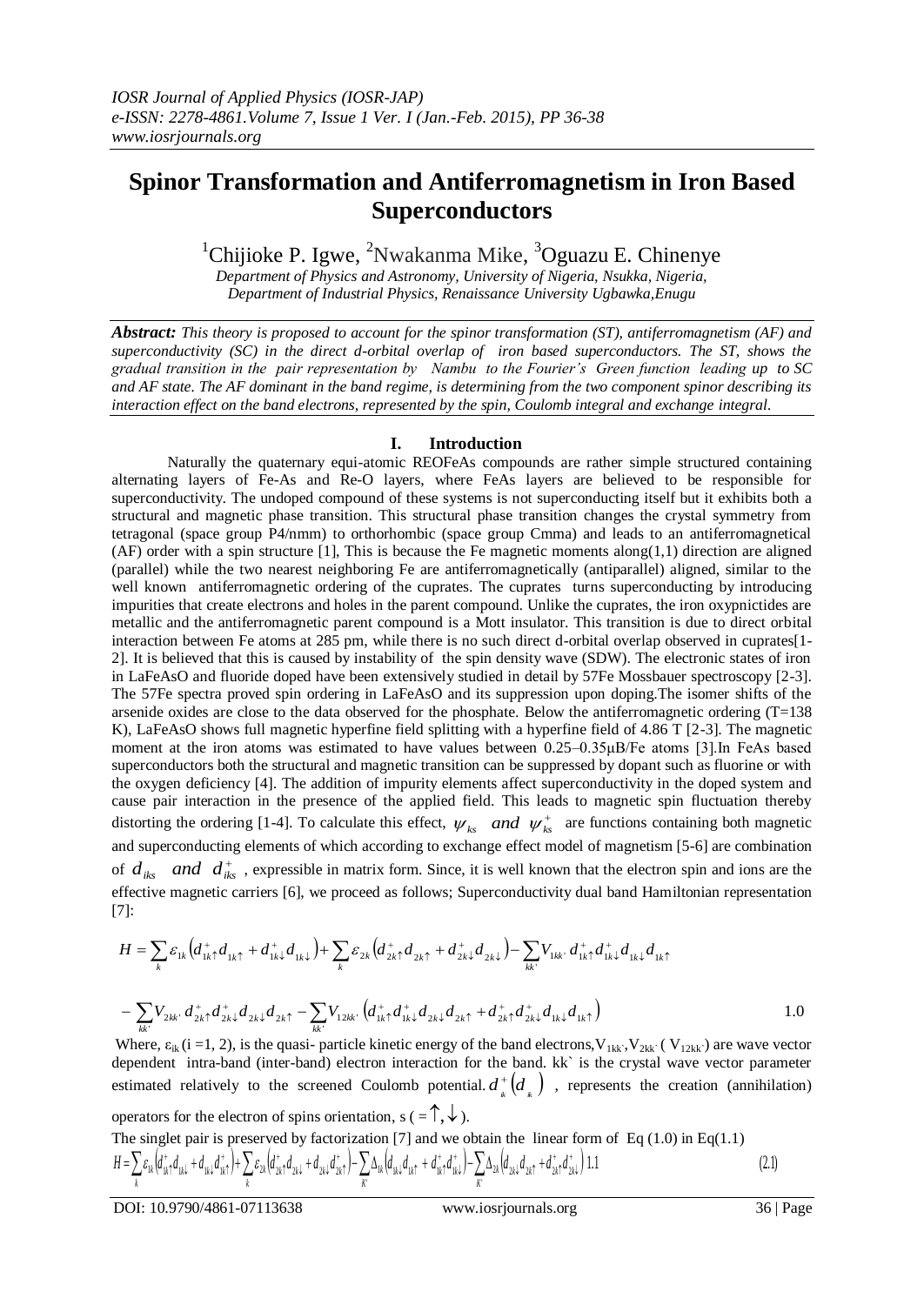The gaps are defined, as well as, the pair correlations as follows;

$$
H = \sum_{k} \psi_{1k}^{+} \left( \varepsilon_{1k} \tau_{3} - \Delta_{1k} \tau_{1} \right) \psi_{1k} + \sum_{k} \psi_{2k}^{+} \left( \varepsilon_{2k} \tau_{3} - \Delta_{2k} \tau_{1} \right) \psi_{2k} = \sum_{k} \psi_{1k}^{+} \overline{H}_{1} \psi_{1k} + \sum_{k} \psi_{2k}^{+} \overline{H}_{2} \psi_{2k}
$$

 $H_1$  and  $H_2$  are the pseudospin Hamiltonians for the two bands and  $\psi_{ks}$  *and*  $\psi_{ks}^+$ , are Nambu two-component spinors.

## **II. Spinor transformation and Antiferromagnetism**

The Nambu two component spinors are defined and upon mathematical transformation leads to four component spinors [8-10].

$$
\psi_{1k}^{+} = \begin{bmatrix} d_{1k\uparrow}^{+} & d_{1k\downarrow} \end{bmatrix}, \ \psi_{1k} = \begin{bmatrix} d_{1k\uparrow}^{+} \\ d_{1k\downarrow}^{+} \end{bmatrix} \text{ for band 1, } \psi_{2k}^{+} = \begin{bmatrix} d_{2k\uparrow}^{+} & d_{2k\downarrow} \end{bmatrix}, \ \psi_{2k} = \begin{bmatrix} d_{2k\uparrow}^{+} \\ d_{2k\downarrow}^{+} \end{bmatrix} \text{ for band 2} \qquad 1.3
$$
\n
$$
\Pi_{ks}^{+} = \psi_{1k}^{+} \psi_{2k}^{+} = \begin{bmatrix} d_{1k\downarrow}^{+} & d_{2k\downarrow}^{+} \\ d_{1k\uparrow}^{+} & d_{2k\downarrow}^{+} \end{bmatrix}, \ \Pi_{ks} = \psi_{1k} \psi_{2k}^{+} = \begin{bmatrix} d_{1k\downarrow}^{+} \\ d_{1k\uparrow}^{+} \\ d_{2k\downarrow}^{+} \\ d_{2k\uparrow}^{+} \end{bmatrix}
$$

Following Kadanoff and Martin and define the Fourier's Green function by Zubarev [10-12],  
\n
$$
G_s(k, iw_n) = \langle \langle \Pi_{ks} \Pi_{ks}^* \rangle \rangle = \begin{bmatrix} <\mathbf{d}_{1k1}^+ \mathbf{d}_{1k1}^+ > & <\mathbf{d}_{1k1}^+ \mathbf{d}_{1k1}^+ > & <\mathbf{d}_{1k1}^+ \mathbf{d}_{2k1}^+ > & <\mathbf{d}_{1k1}^+ \mathbf{d}_{2k1}^+ > \\ <\mathbf{d}_{1k1} \mathbf{d}_{1k1}^+ > & <\mathbf{d}_{1k1} \mathbf{d}_{1k1}^+ > & <\mathbf{d}_{1k1} \mathbf{d}_{2k1}^+ > & <\mathbf{d}_{1k1} \mathbf{d}_{2k1}^+ > \\ <\mathbf{d}_{2k1}^+ \mathbf{d}_{1k1}^+ > & <\mathbf{d}_{2k1}^+ \mathbf{d}_{1k1}^+ > & <\mathbf{d}_{2k1}^+ \mathbf{d}_{2k1}^+ > & <\mathbf{d}_{2k1}^+ \mathbf{d}_{2k1}^+ > \\ <\mathbf{d}_{2k1} \mathbf{d}_{1k1}^+ > & <\mathbf{d}_{2k1} \mathbf{d}_{1k1}^+ > & <\mathbf{d}_{2k1} \mathbf{d}_{2k1}^+ > & <\mathbf{d}_{2k1} \mathbf{d}_{2k1}^+ > \end{bmatrix}
$$
1.5  
\nThe transformations of the two component spinor to a four component spinor showing the exchange effect

interaction of the electrons of band '1', of spin  $(\uparrow, \downarrow)$  in  $\forall \mu \rightarrow \forall \mu^+$  with the electrons of band '2' of spin  $(\uparrow, \downarrow)$ in  $\psi_{2k}$ ,  $\psi_{2k}^{+}$ . Thus, yielding AF function ( $d_{1k}^{+}d_{2k}^{+}$  $^{+}$  $d_{1k}^+ d_{2k}$ ,  $d_{1k}^+ d_{2k}$  ) for the first and second bands respectively and determine possible AF gaps in this regime[10], except in a case where magnetic order may exist in both bands[1,3,6].Expressed by the equations(1.3-1.5) are elements containing both superconducting and ordered and disordered magnetic spin orientations[10].This also apply to the regime of two component spinors, hence, we show the effect of this exchange electron spin interactions as by Heisenberg[13]. Taken within the regime of

two component spinors, the scalar product of  $\Psi_{1k}^{+}$  and  $\Psi_{1k}$ and integrate over volume of band-1

$$
S_{1k} = \int \psi_{1k}^{+} \psi_{1k} dv_{1} = \int \begin{bmatrix} d_{1k}^{+} d_{1k}^{+} & d_{1k}^{+} d_{1k}^{+} \\ d_{1k}^{+} d_{1k}^{+} & d_{1k}^{+} d_{1k}^{+} \end{bmatrix} dv_{1} , S_{ik} = \int \psi_{ik}^{+} \psi_{ik} dv_{i} , i = 1, 2
$$

$$
(S_{ik} \pm 1)^2 = \left(\int \psi_{ik}^+ \psi_{ik} \, dv_i \pm 1\right)^2 \, ; \, (S_{1k} \pm 1)^2 = \left(\int \psi_{1k}^+ \psi_{1k} \, dv_1 + 1\right)^2 \, , \, (S_{2k} \pm 1)^2 = \left(\int \psi_{2k}^+ \psi_{2k} \, dv_2 - 1\right)^2 \tag{1.7}
$$

Taking scalar product of  $\psi_{1k}^+$  and  $\psi_{2k}^-$  across v and integrating over the volumes of band-1 and band-2

$$
h_{ijk} = \int \psi_{ik}^+ V \psi_{jk} \, dv_i \, dv_j \quad \text{where, V is the potential, i (j) = 1, 2, i \neq j \tag{1.8}
$$

$$
h_{ijk} = \int \psi_{ik}^+ V \psi_{jk} dv_i dv_j \text{ where, V is the potential, i (j) = 1, 2, i \neq j
$$
  
\n
$$
C = \int \psi_{ik}^+ V \psi_{ik} dv_1 , J = \int \psi_{ik}^+ V \psi_{2k} dv_1 dv_2 , h_{11k} - h_{12k} = C - J , h_{11k} + h_{12k} = C + J
$$
  
\n1.9

Sik, defines the overlap integral of the ith spin orientation, where C and J are the Coulomb and exchange integral respectively. Following simplification, we obtain

$$
\frac{h_{ijk}}{(S_{ik} \pm 1)^2} = \frac{h_{ijk}}{\left(\int \psi_{2k}^+ \psi_{2k} \, d\nu_2 - 1\right)^2} \quad , \quad \frac{C + J}{S_{ik}^2 + 1} = \varepsilon_a - 2E, \qquad or \qquad \frac{C - J}{S_{2k}^2 - 1} = \varepsilon_p - 2E, \tag{1.10}
$$

Two solutions arise from  $Eq(1.10)$  due to splitting: Ep, which is the parallel spin ordering state energy and  $E_a$  which is the energy of anti-parallel spin orientation in iron based compound (antiferromagnetic state) at singlet superconducting state. There is a mix state that exist once the material becomes superconducting such that the magnetic order parameter can fluctuate into two states at high and low temperatures. But at the superconducting state the material is predominately antiferromagnetic. Where,  $E_0$  is the ground state energy of the bands.